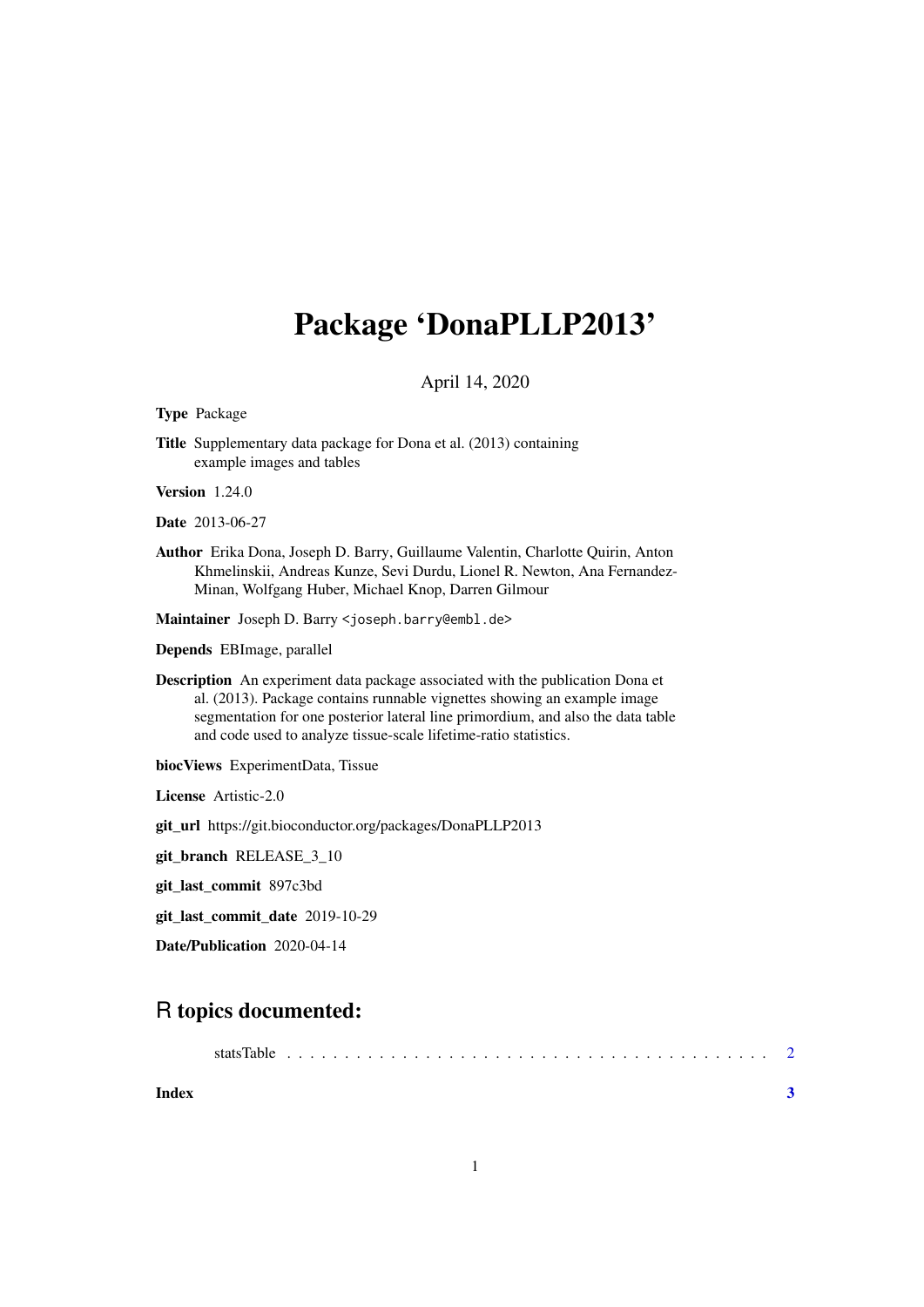<span id="page-1-0"></span>

#### Description

A data frame giving the tissue ratios for each primordium in each condition.

#### Usage

data(statsTable)

#### Format

A data frame where each row is a different sample and the columns are given as:

- ratio, the median whole-tissue lifetime ratio
- condition, the treatment or genetic condition

#### Examples

```
data(statsTable)
t.test(ratio ~ condition, data=statsTable, subset=c(condition=="WT" | condition=="Cxcr4b-/-"))
```